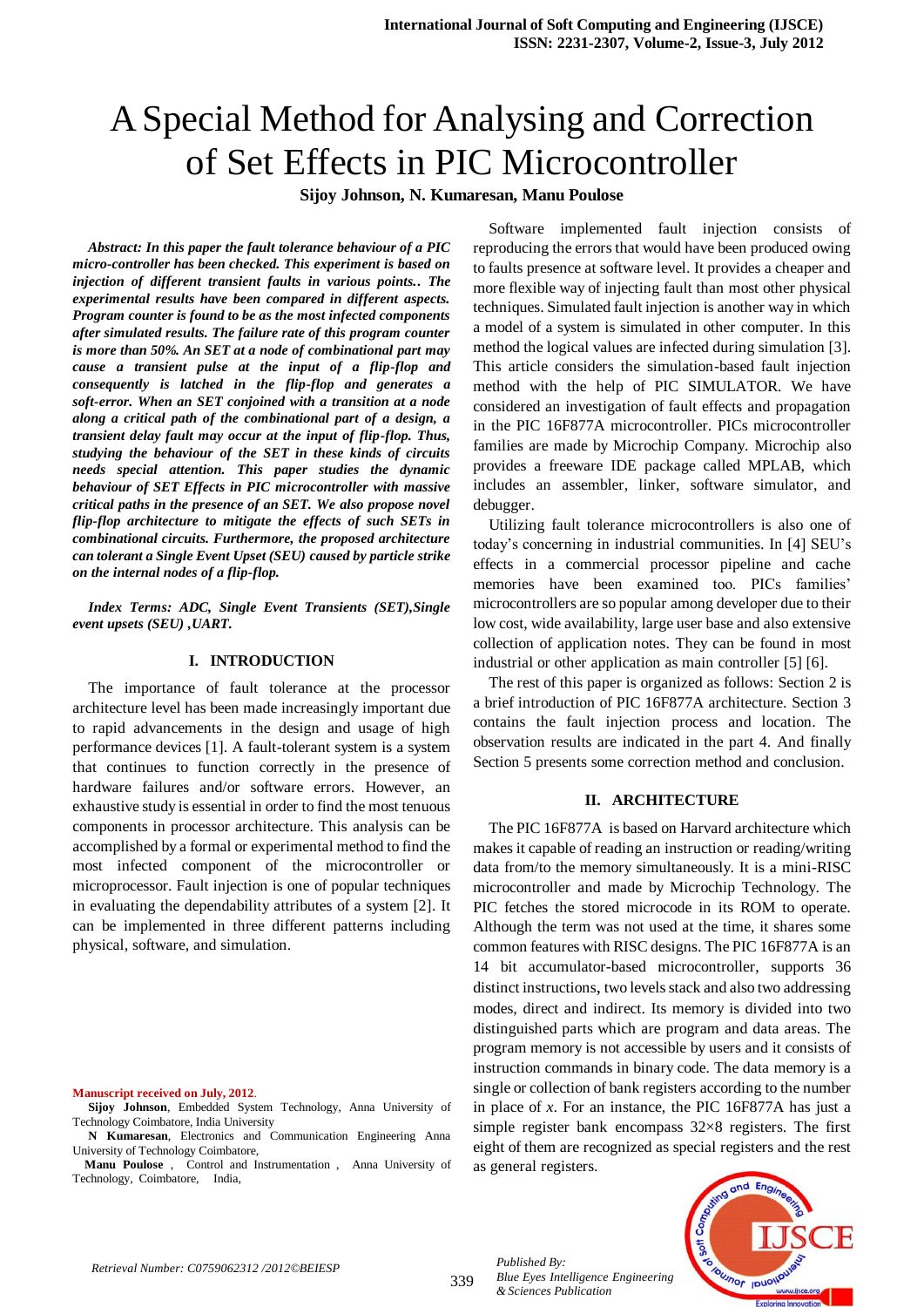# **A Special Method for Analysing and Correction of Set Effects in PIC Microcontroller**



# **Fig.1. Architecture**

# **III. EXPERIMENTAL SETUP**

In order to assess the fault tolerance behaviour, three different programs have been applied as workloads in assembly language. These codes have been assembled and also simulated with MPLAB IDE and PIC Simulator. The three workloads are as followings:

## **A. Workloads**

The microprocessor has been tested using three different applications adc operation, a serial data transmission using the UART, and Timer operations. The ADC is a data intensive application, which spends most of the time making data accusation and storing the results in user memory. In this application, the ALU is the most used component. The Serial Communication program consists in a continuous flow of characters going through the serial port. The UART is the most used component in this application. The timer is set to trigger a periodic interrupt. The interrupt service routine increments a tick counter, and several functions are used to update the system date and time.

**TABLE I FAULT INJECTION WORK LOAD CHARACTERISTICS**

|                        | Clock | Total    | Average  |
|------------------------|-------|----------|----------|
|                        | cycle | Faults   | Fault/Me |
|                        |       | Injected | m        |
| <b>ADC</b> Operation   | 132   | 3200     | 320      |
| Serial Communication   | 68    | 1280     | 128      |
| <b>Timer Operation</b> | 148   | 3700     | 270      |

Every delay has been quantized using 4-bit resolution. A clock period slightly larger than the critical path delay has been selected, which results in 210 time quanta with this resolution. Faults were injected randomly at any clock cycle and time quantum inside the clock cycle, with an average of 8 SETs per clock cycle in one out of 7 clock cycles. Only some clock cycles at the beginning have been left out.



According to the generic definition and concepts of fault activity attributes, faults are divided into two classes, propagated and not-propagated. In most of evaluations the propagated ones, real faults, are considered. This experiment also relies on real faults. The propagated faults can be partitioned into two subclasses, latent and active. Active faults relates to some which have been detected. Latent ones pertinent to faults which are present in the system; however, they have not been detected yet.

#### **IV. OBSERVATION AND RESULTS**

In the tables shown below, classification of faults is made with respect to three categories. The main three categories are Failure, Recovered and Latent.

| <b>TABLE II</b>                            |  |  |  |  |
|--------------------------------------------|--|--|--|--|
| <b>FAULT CLASSIFICATION: ADC OPERATION</b> |  |  |  |  |

|                         | Failure        | Recovered | Latent |
|-------------------------|----------------|-----------|--------|
| <b>Working Register</b> | 18             | 270       | 32     |
| <b>Status Register</b>  | $\mathfrak{D}$ | 64        | 54     |
| <b>Option Register</b>  | 92             | 32        | 196    |
| Program Counter         | 200            | 100       | 20     |
| <b>TXSTA</b> Register   |                |           | 320    |
| <b>RCSTA</b> Register   |                |           | 320    |
| Port B Register         |                |           | 320    |
| <b>T1CON</b> Register   |                |           | 320    |
| <b>T2CON Register</b>   |                |           | 320    |
| <b>INTCON Register</b>  |                |           | 320    |
|                         |                |           |        |
|                         | 312            | 466       | 2422   |
| Total                   | 9.75%          | 14.56%    | 75.68% |

Recovered means the error has no functional effect and eventually disappears. Failure means the error propagates to the output port or to several memory positions. Latent means the error does not propagate to the output port, but at least one sequential element (memory or flip-flop) contains an incorrect value at the end of the execution. As expected, most of the faults are Recoverable and Latent due to the masking effects described in the introduction. In all cases, the Program counter is the most critical. The Ports registers are very small, but it produces many failures as it controls the observed outputs.



*Blue Eyes Intelligence Engineering & Sciences Publication* 

*Published By:*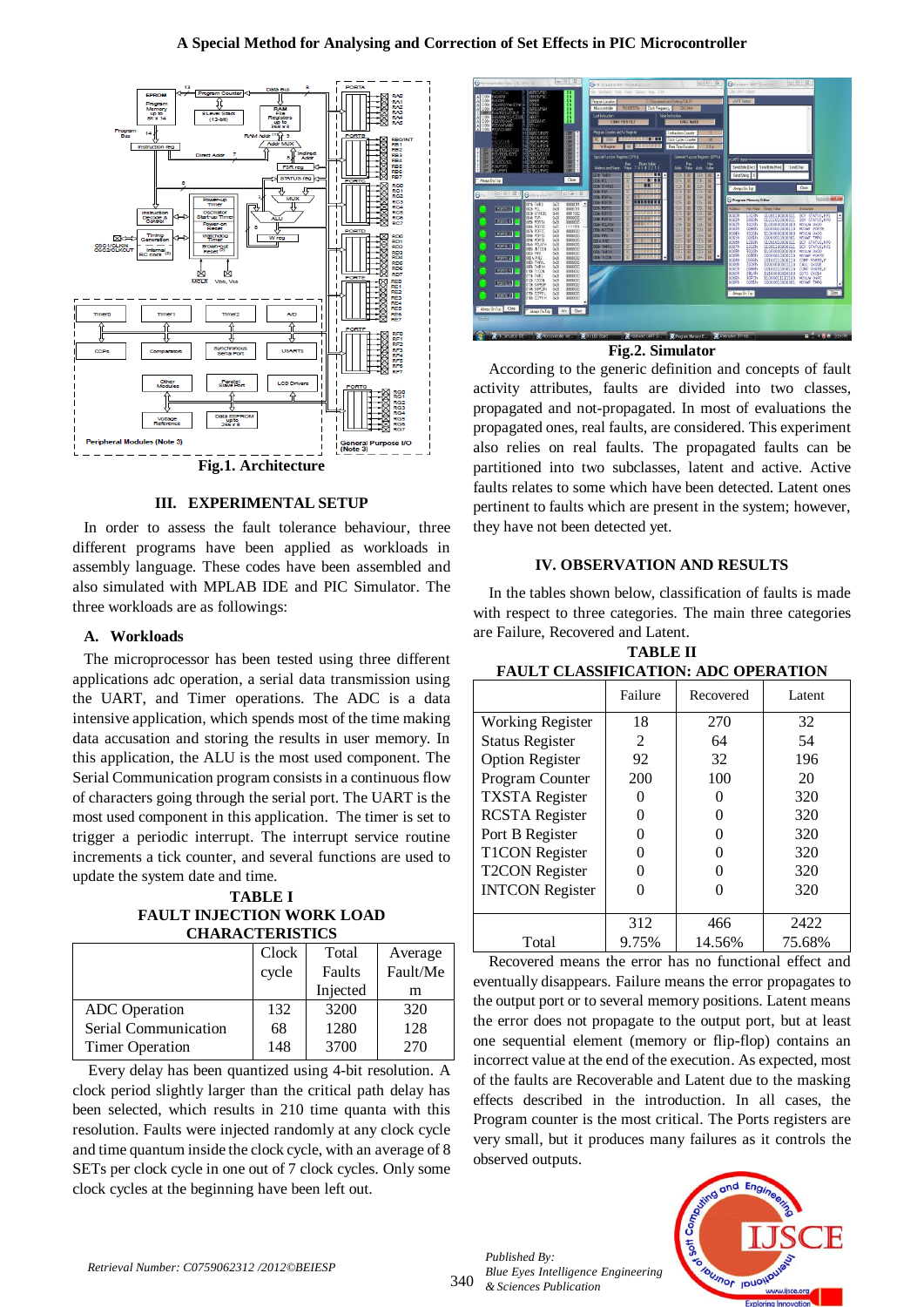## **TABLE III FAULT CLASSIFICATION: SERIAL COMMUNICATION**

|                        | Failure | Recovered | Latent |
|------------------------|---------|-----------|--------|
| Working Register       | 16      | 97        | 15     |
| <b>Status Register</b> |         | 121       |        |
| <b>Option Register</b> |         |           | 128    |
| Program Counter        | 64      | 41        | 23     |
| <b>TXSTA</b> Register  | 25      | 103       |        |
| <b>RCSTA</b> Register  |         |           | 128    |
| Port B Register        |         |           | 128    |
| <b>T1CON</b> Register  |         |           | 128    |
| <b>T2CON</b> Register  |         |           | 128    |
| <b>INTCONRegister</b>  |         |           | 128    |
|                        |         |           |        |
|                        | 112     | 362       | 806    |
| Total                  | 8.75%   | 28.28%    | 62.96% |

## **TABLE IV FAULT CLASSIFICATION: TIMER OPERATION**

|                         | Failure       | Recovered         | Latent         |
|-------------------------|---------------|-------------------|----------------|
| <b>Working Register</b> | 18            | 338               | 14             |
| <b>Status Register</b>  |               | 83                | 286            |
| <b>Option Register</b>  | 114           | 48                | 208            |
| Program Counter         | 250           | 120               |                |
| <b>TXSTA</b> Register   | 0             | $\mathbf{\Omega}$ | 370            |
| <b>RCSTA</b> Register   | 0             |                   | 370            |
| Port B Register         | 8             | 16                | 346            |
| <b>T1CON Register</b>   | 0             | $\mathbf{\Omega}$ | 370            |
| <b>T2CON Register</b>   | 0             |                   | 370            |
| <b>INTCON Register</b>  |               |                   | 370            |
|                         |               |                   |                |
| Total                   | 391<br>10.56% | 996<br>26.91%     | 2704<br>73.08% |

## **V. PROPOSED STRUCTURE**

In the sequel, we propose two SET-tolerant flip-flops for transient delay sensitive paths and transient delay insensitive paths of the design. The proposed architectures detect and correct the transient pulse and transient delay fault at the input of the flip-flop. Furthermore, for completeness of the protection the proposed architectures can also protect flip-flops against a possible SEU in the internal nodes of the flip-flops.

# **A. Delayed sampling protection method**

Three-sampling scheme is a conventional approach to detect the erroneous pulse at the input of a flip-flop ([7] and [8]). Figure 3 shows a three-sampling scheme to detect a transient pulse. CLK and D are the clock and data inputs of the flip-flop, respectively. Using three samples a, b, and c, a three-sampling scheme detects and corrects a possible transient pulse on D. To guarantee the correctness of this algorithm, the time interval between each two consecutive samples should be greater than the maximum width of the transient pulse (i.e.,  $\max \Delta \geq \tau$ ). The first sample is latched at  $\max \Delta > \tau$  time before the rising edge of the clock. The second sample is latched at the rising edge of the clock. Finally, the third sample is latched at  $\max \Delta > \tau$  after the rising edge of the clock. In this scheme, b will be selected as the default output. If there is a discrepancy between the first two samples, the third sample will be selected as the output. The first sample is called voter sample, the second sample is called main sample, and the third sample is called arbiter sample. The maximum timing penalty of this method in the presence of a transient pulse is  $\Delta$ .





An architectural or circuit technique for implementing the proposed sampling methods should consider the following design issues. It should implement delay sampling method to eliminate all possible SET or SEU in the combinational and sequential parts. The proposed techniques and structures introduce a low power, time and area overhead in the normal operation of the circuit. Reusing the present test structures (*e.g.*, scan flip-flops) in a circuit to cope with SET and SEU issues may be a promising technique to propose an optimum (low power, time, and area overhead) SET/SEU tolerant structure.

Using scan latches in parallel with system latches is becoming an efficient way to handle different problems during test and debug of a circuit ([9] and [10]). Sharifi, et al. [9] propose a selective trigger scan architecture made of two parts (system part and test part) to reduce the test data volume and test dynamic power consumption. Kuppuswamy, et al. [10] propose a microprocessor full hold-scan architecture that comprises two distinct circuits: a system flip-flop and a scan portion.



**Fig.3. Delayed sample scheme**

Using the scan portion of these types of flip-flops, we implement the proposed sampling methods to obtain a soft error tolerant flip-flop. Reusing scan part flip-flop and using clock gating technique, Figure 4 shows our proposed architecture to detect a transient pulse at the input of the

flip-flop. The flip flop architecture consists of three parts: system, scan, and



*Published By: Blue Eyes Intelligence Engineering & Sciences Publication*